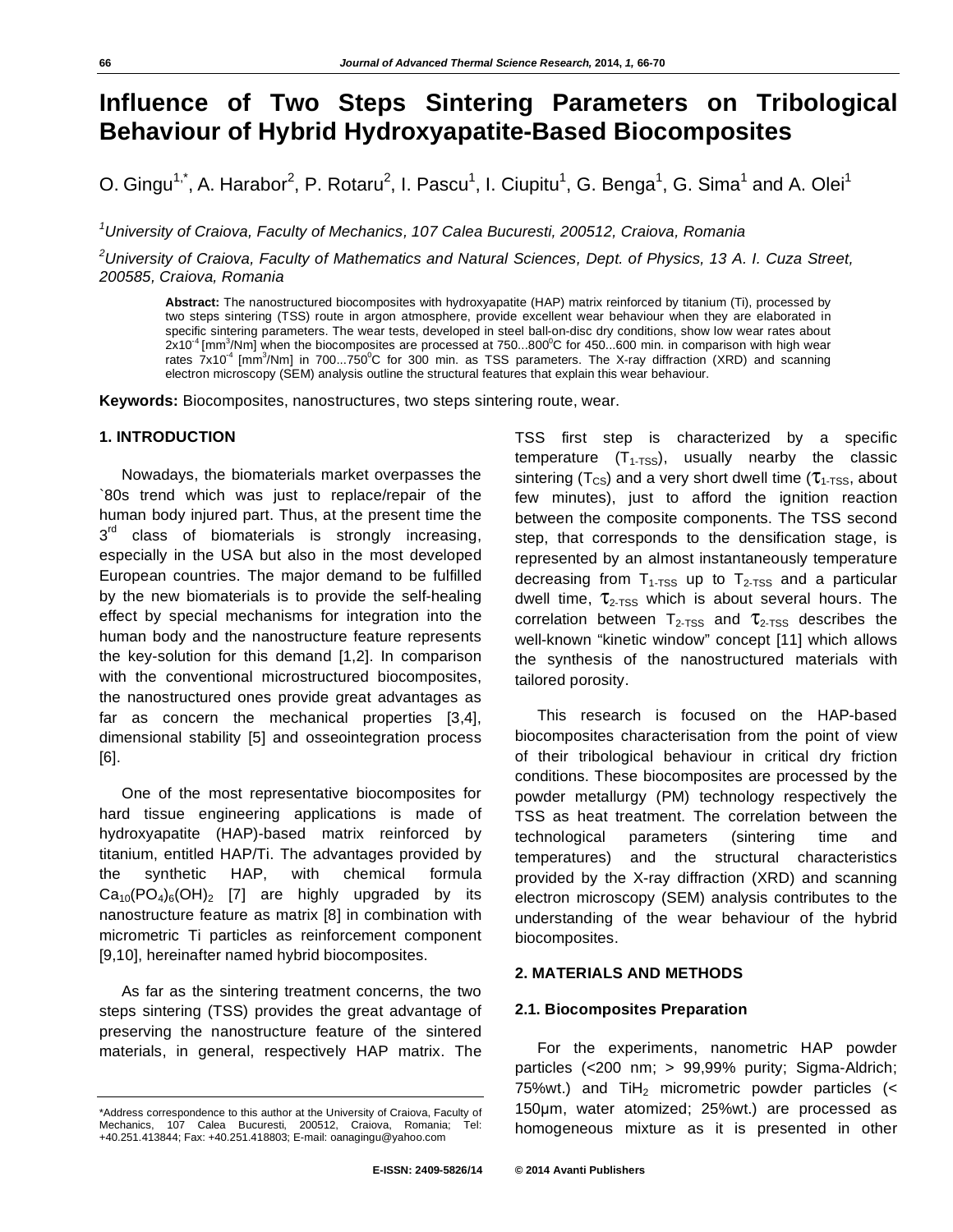research [9, 10]. Compacted billets of 12 mm as diameter and 5mm as height are unilateral cold compacted for 90...150 MPa and then sintered by TSS technology. Figure **1** graphically presents the difference between the classic sintering (CS) and TSS from the point of view of the technological parameters. The major advantage of TSS vs. CS is the nanostructured materials manufacturing by a special management of the technological parameters, in the same conventional sintering furnace.



**Figure 1:** Schematic representation of TSS route (continue line) vs. classic sintering (CS) (dot line).

Table **1** presents the main technological parameters of the hybrid HAP-based biocomposites processing.

#### **2.2. Biocomposites Testing**

The dry wear tests have been performed on tribometer TRB 01-02541 (CSM Instruments S.A.). The testing parameters are: the ball-on-disc friction couple, the normal load 2N, 100Cr6 tool steel for the ball of 6 mm diameter, the sliding linear velocity  $= 1$  cm/s. The evaluated parameters are the coefficient of friction (COF) and wear rate. The wear rates as well as the profile of the wear track are determined by the profilometer Surtronic 25 (M112/3522-01), Taylor Hobson Precision, using the following technical parameters: the roughness type, Ra; the cut-off  $= 0.8$ mm; the evaluation length  $= 2...4$  mm; the range  $= 100$ 

mm. The experimental results on the COF and wear rate are presented in Table **1** and correlated to the experimental results obtained along optical microscopy and XRD analysis.

The optical biocomposite microstructure was analysed on inverted metallographic microscope Eclipse MA 100 (Nikon corporation, Japan) with NIS-Elements imaging software, version 3.03.

The XRD measurements were performed on the biocomposite sintered samples, with a Shimadzu XRD-6000 X-ray diffractometer, equipped with a vertical goniometer and a scintillation detector. The functioning parameters of the X-ray tube (A40-Cu type) were established at a voltage of 40 kV and a current of 30 mA. A continuous scan measurement has been chosen as operation mode in a geometry  $(0/2\theta)$  setting a scan rate of 2 [deg.min<sup>-1</sup>] and a scan range from 10 deg. to 100 deg. Divergence slit was of 1.0000 deg, scattering slit was of 1.0000 deg, and receiving slit of 0.1500 mm.

# **3. RESULTS**

The experimental results concerning the wear rate of the Hap/Ti biocomposites confirm a good behavior during the dry wear tests and they are comparable to those reported by Masmoudi *et al*. [12]. As far as the COF concerns, the technological parameters have a slight influence. However, there are some remarkable differences between the wear rates and the most important influence is registered by the kinetic window (the TSS  $2^{nd}$  step) parameters corroborated to the cold compaction pressure. The understanding of the tribological behavior is based on the structural composition of the sintered biocomposites which is presented in Table **2**.

According to the experimental results registered in Table **2** and corroborated with the wear results from Table 1, the highest wear rate  $(7.7 \times 10^{-4} \text{ Nm/mm}^3)$ corresponds to the biocomposites processed at the lowest compaction pressure (90 MPa), the shortest sintering time  $(\tau_{2\text{-TSS}} = 300 \text{ min.})$  and the lowest sintering temperature ( $T_{2TSS}$  = 700<sup>0</sup>C). It seems that

**Table 1: Technological Parameters for the Hybrid HAP-Based Biocomposites Processing and the Wear Tests Results** 

| <b>PM</b> technology            |                       |                          |                                             |                          | Wear parameters                |                                    |                    |
|---------------------------------|-----------------------|--------------------------|---------------------------------------------|--------------------------|--------------------------------|------------------------------------|--------------------|
| Compaction<br>pressure<br>[MPa] | <b>TSS parameters</b> |                          |                                             |                          | <b>Coefficient of friction</b> | Wear rate                          | Wear track area    |
|                                 | $I_{1-TSS}$<br>[°C]   | $\tau_{1-TSS}$<br>[min.] | $T_{2-TSS}$<br>$\mathfrak{l}^{\text{o}}$ C] | $\tau_{2-TSS}$<br>[min.] | (COF)                          | $[x10^{-4}]$ [mm <sup>3</sup> /Nm] | [µm <sup>2</sup> ] |
| $90 - 150$                      | 900                   | $-10$                    | $700 - 800$                                 | $300 - 600$              | $0.3 - 0.36$                   | $2.2 - 7.7$                        | $289 - 2434$       |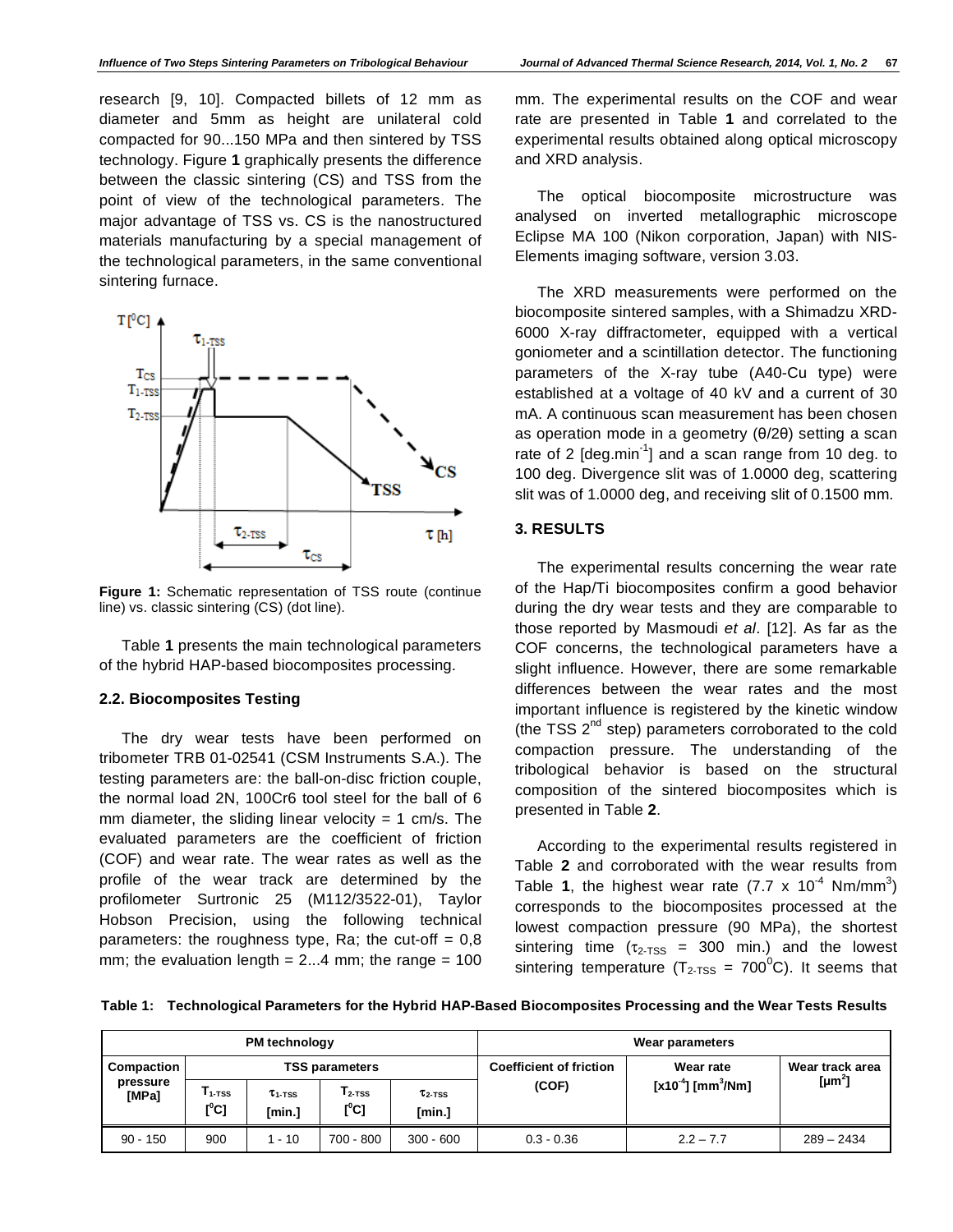| <b>Compaction pressure [MPa]</b> |                                      | Kinetic window parameters    | Structural phases of sintered HAP-based biocomposites |                  |  |
|----------------------------------|--------------------------------------|------------------------------|-------------------------------------------------------|------------------|--|
|                                  | $T_{2\text{-TSS}}$ [ <sup>0</sup> C] | $\tau_{2\text{-TSS}}$ [min.] | Ca-based                                              | <b>Ti-based</b>  |  |
| 90                               | 700                                  | 300                          | Apatite, Ca                                           | TiO <sub>2</sub> |  |
|                                  | 800                                  | 600                          | Apatite, Ca, Ca3(PO4)+H2O, Ca(TiO3)                   | TiO <sub>2</sub> |  |
| 120                              | 700                                  | 300                          | Apatite, Ca3P2, Ca(OH)2, CaP                          | TiO2, TiH2, Ti   |  |
|                                  | 800                                  | 600                          | Apatite, Ca3(PO4)+H2O                                 | TiO <sub>2</sub> |  |
| 150                              | 700                                  | 300                          | Ca(OH)2                                               | TiO <sub>2</sub> |  |
|                                  | 800                                  | 600                          | Apatite                                               | TiO <sub>2</sub> |  |

**Table 2: Structural Composition of HAP/Ti Biocomposites Depending of the Technological Parameters of the Kinetic Window (TSS 2<sup>nd</sup> step)** 



**Figure 2:** Wear track profile (coloured area) determined by Surtronic profilometer for the hybrid HAP-based sample compacted at 90 MPa and subsequently TSS 2<sup>nd</sup> step at 700 $\mathrm{^0C}$  / 300 min.

the diffusion reactions between the composite components are incomplete and the obtained structural phases present low wear strength, confirmed by the largest wear track area of 2434µm<sup>2</sup>, Table 1 and Figure **2**.

Another negative influence of these kinetic windows' parameters is the biocomposites cracking, as Figure **3** presents. Further research in this direction will focus on the thermal stresses which are possible responsible for this behaviour.

For a higher compaction pressure (120 MPa), more complex reactions occur between HAP and  $TiH<sub>2</sub>$  along the kinetic window and the wear rate improves respectively decreases.

The best wear rate respectively the lowest value  $(2.2 \times 10^{-4} \text{ Nm/mm}^3)$  corresponds to the highest compaction pressure (150 MPa) in relation with the highest parameters of the kinetic window:  $T_{2-TSS}$  = 800<sup>°</sup>C respectively  $\tau_{2\text{-TSS}}$  = 600 min. The densification stage completes by the means of these technological

parameters and, by consequence, the best wear behaviour may be explained by the presence of the apatite in combination with  $TiO<sub>2</sub>$  which is completely transformed from  $TiH<sub>2</sub>$ , which is confirmed by the XRD patterns from Figure **4**.



**Figure 3:** Optical macroscopic view of HAP/Ti compacted at 90 MPa and by TSS route with kinetic window's parameters:  $700^{\circ}$ C / 600 min. (75X magnification).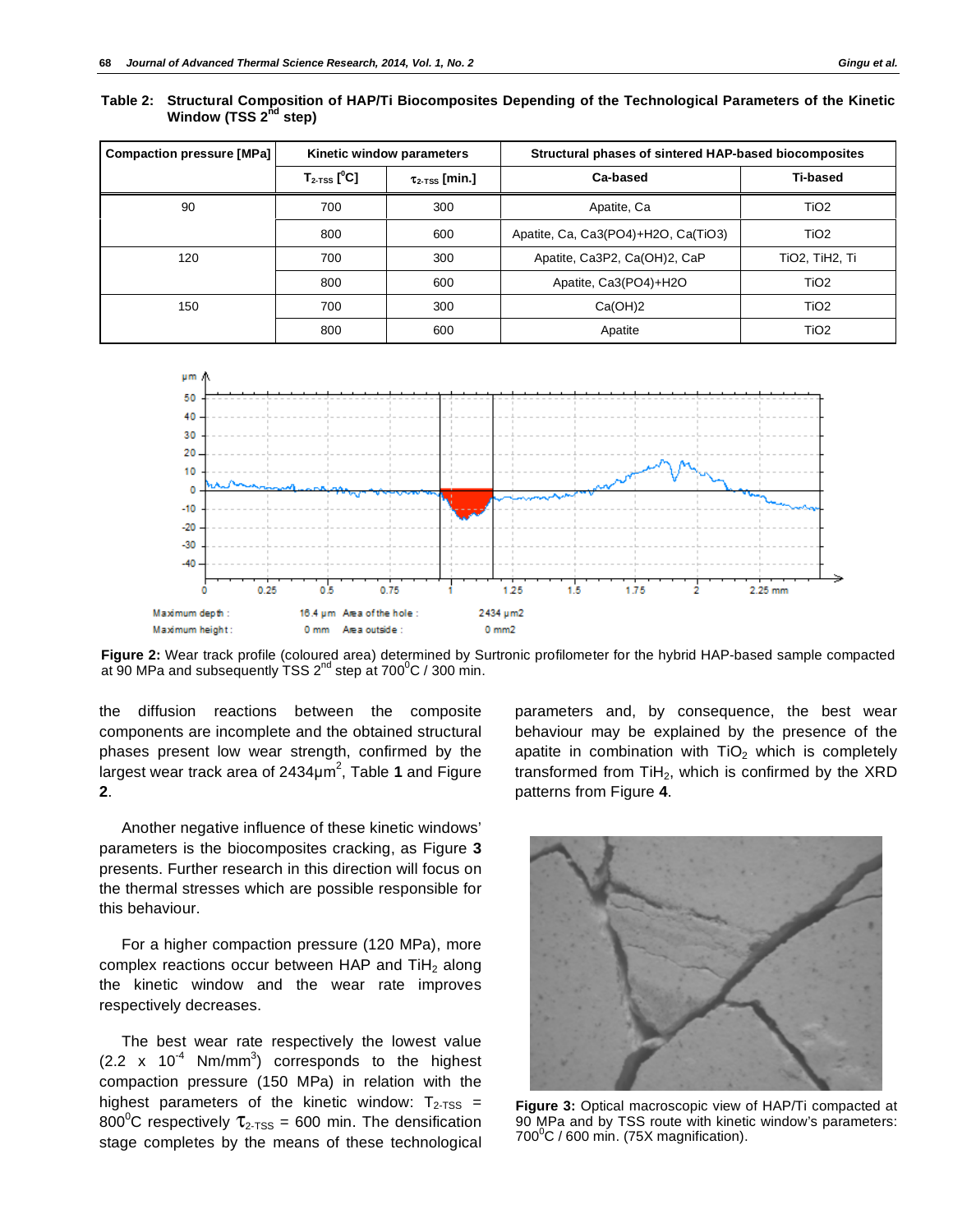

**Figure 4:** XRD pattern for: **a**) initial HAP powder particles; **b**) initial  $TiH<sub>2</sub>$  powder particles; **c**) as-sintered  $HAP/TiO<sub>2</sub>$  at  $800^{\circ}$ C for 600 min. compacted at 150 MPa.

Figure **5** presents the SEM aspect of the nanostructured HAP based biocomposites reinforced by TiO2 particles as a consequence of their compaction at 150 MPA and subsequently, at the TSS second step, at 800 $\rm ^{0}C$  / 600 min.

The  $TiO<sub>2</sub>$  presence enhances the wear behaviour and, by consequence, the wear track area is the smallest one (289 µm<sup>2</sup>), Figure 6.

# **4. CONCLUSIONS**

The HAP/Ti hybrid biocomposites belongs to the new generation of the advanced hard tissue engineered materials. The manufacturing of the nanostructured HAP matrix reinforced by micrometric



**Figure 5:** SEM aspects of hybrid HAP based biocomposites compacted at 150 MPa compaction and sintered by TSS  $2^{n\alpha}$ step at 800 $\mathrm{^0C}$  / 600 min.

Ti particles is achievable due to the two steps sintering route.

The TSS advantages vs. the classic sintering comes from the close monitoring of the first step, which is responsible with the diffusion ignition stage, followed by the second one  $-$  the densification without grain growth effect. The last step is well-known as "kinetic window" and its technological parameters (temperature and time) were studied in this paper from the point of view of their influence on the HAP/Ti wear behavior.

The lowest values of the sintering time (300 min.) and temperature (700 $\rm ^{o}$ C) belonging to the TSS 2<sup>nd</sup> step



Figure 6: Wear track profile (coloured area) determined by Surtronic profilometer for the HAP/TiO<sub>2</sub> sample compacted at 150 MPa and subsequently TSS 2<sup>nd</sup> step at 800<sup>o</sup>C / 600 min.